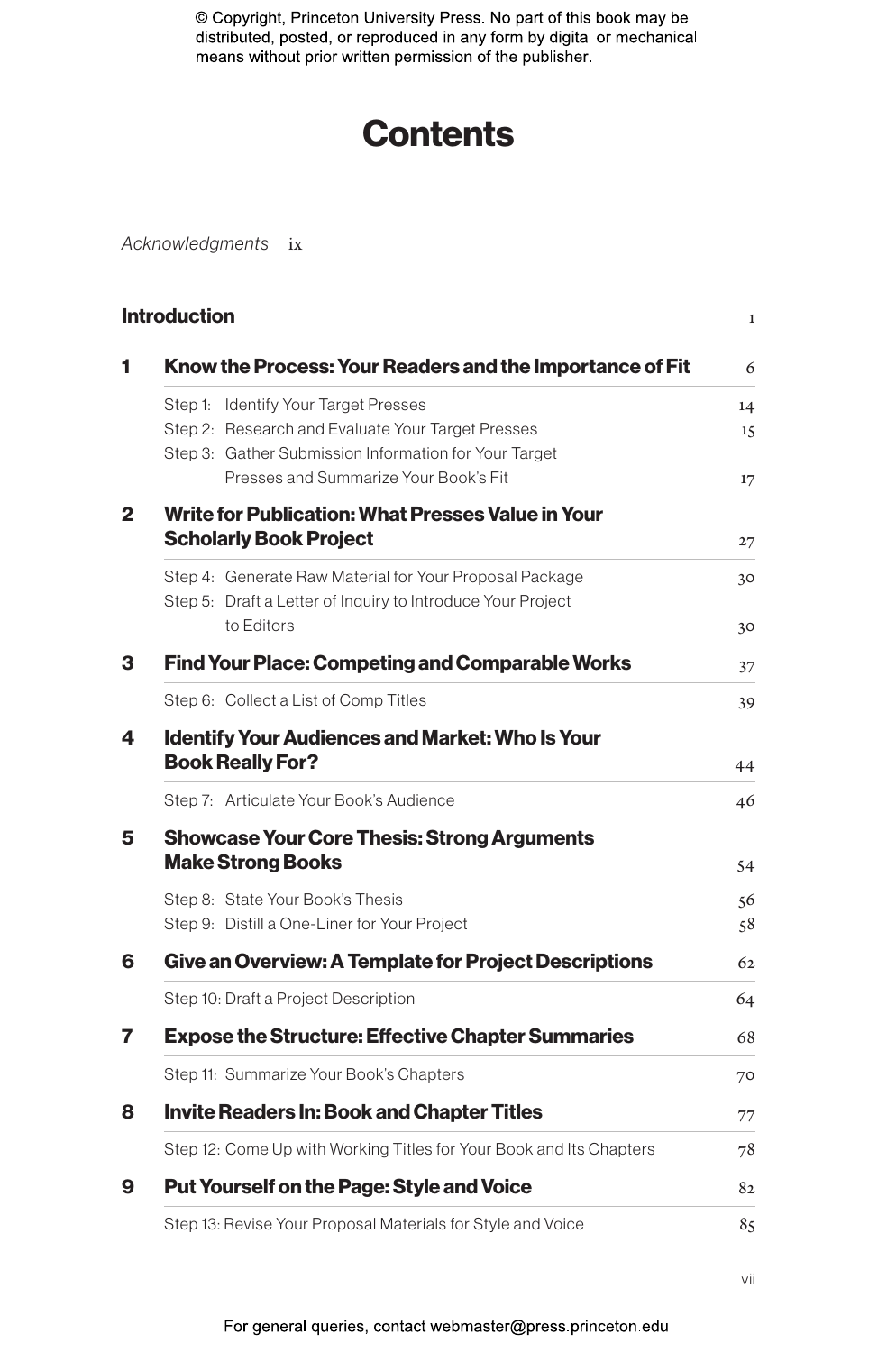| viii            | © Copyright, Princeton University Press. No part of this book may be<br>distributed, posted, or reproduced in any form by digital or mechanical<br>means without prior written permission of the publisher.<br>• Contents |            |  |  |
|-----------------|---------------------------------------------------------------------------------------------------------------------------------------------------------------------------------------------------------------------------|------------|--|--|
| 10              | Really Put Yourself On the Page: Your Author Biography and CV                                                                                                                                                             | 89         |  |  |
|                 | Step 14: Write an Author Biography                                                                                                                                                                                        | 90         |  |  |
|                 | Step 15: Create an Author CV from Your Full CV                                                                                                                                                                            | 91         |  |  |
| 11              | Don't Forget the Details: Specs, Status, and Other<br><b>Elements of a Complete Proposal Package</b>                                                                                                                      | 95         |  |  |
|                 | Step 16: Assemble Your Prospectus                                                                                                                                                                                         | 99         |  |  |
| 12 <sup>2</sup> | Make the Connection: When and How to Reach<br><b>Out to Publishers</b><br>105                                                                                                                                             |            |  |  |
|                 | Step 17: Prepare to Connect with Editors<br>Step 18: Submit Your Proposal                                                                                                                                                 | 107<br>109 |  |  |
| 13              | Keep Your Cool: Navigating Reader Reports, Contracts,<br>and Other Decision Points                                                                                                                                        | 122        |  |  |
|                 | Step 19: Respond to Your Reader Reports                                                                                                                                                                                   | 126        |  |  |
| 14              | See It Through: Permissions, Proofs, and Promotion                                                                                                                                                                        | 135        |  |  |
|                 | Step 20: Get a Head Start on Your Promotion Efforts                                                                                                                                                                       | 141        |  |  |
|                 | <b>Conclusion: Maintaining Perspective</b>                                                                                                                                                                                | 148        |  |  |

*Steps to Complete* 151 *Assessing Your Proposal Materials* 153 *Sample Documents* 157 **Suggestions for Further Reading** 177 *Bibliography* 181 *Time-Tested Tips and Frequently Asked Questions by Chapter* 183 *Index* 191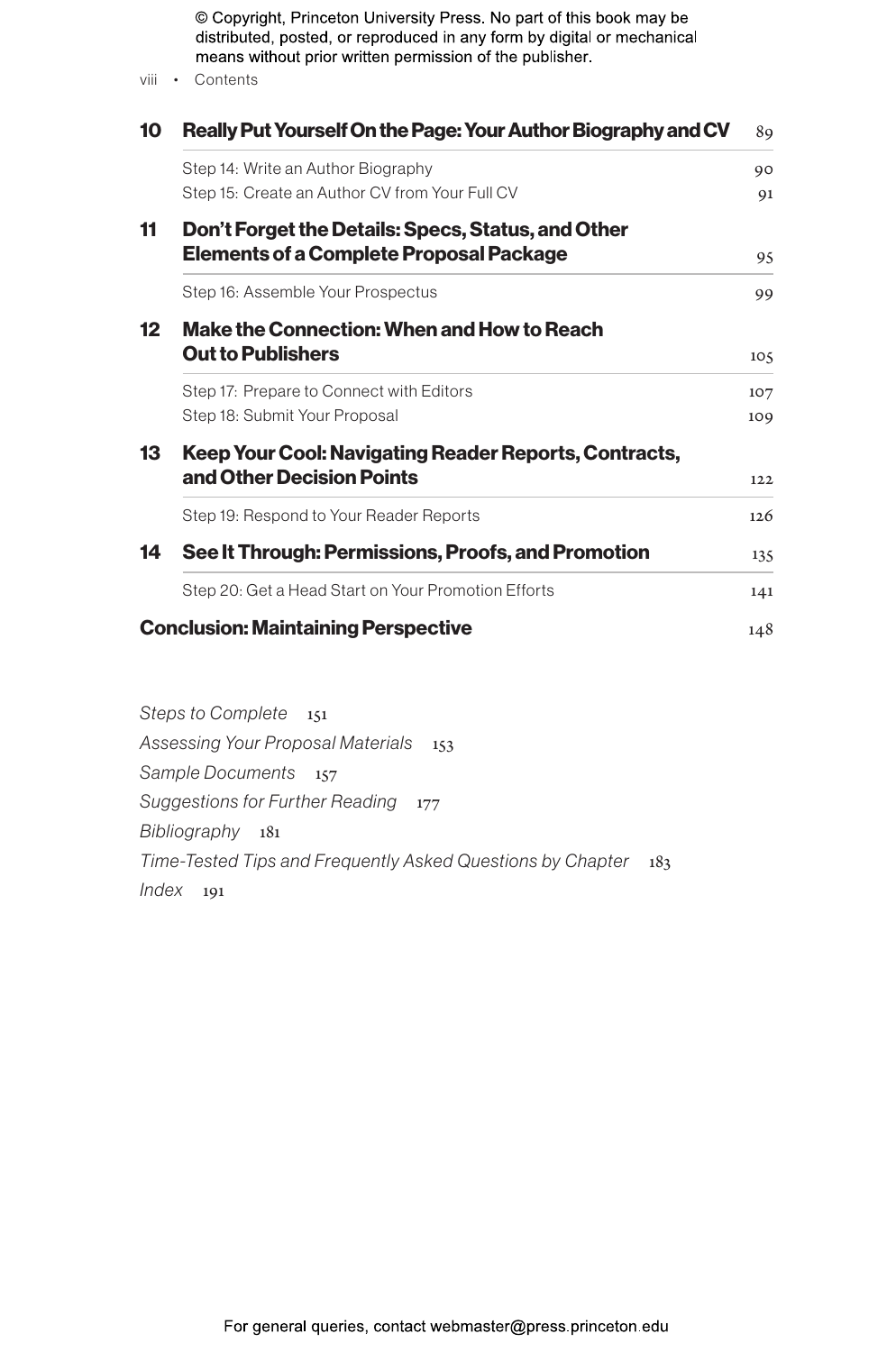## Introduction

As a group, scholarly authors—even experienced ones—have a lot to learn about the book proposal as a genre and the publishing process more generally. It's not for lack of interest. In my work as a developmental editor and publishing consultant for academic writers, I've spent innumerable hours educating clients about the purposes and norms of the book proposal and found myself giving the same advice again and again. I've heard the refrain "Why didn't anyone teach us this!?" more times than I can count. This has signaled to me that academic writers need a concise guide to the book publishing context and how to navigate it at the proposal stage. I wanted to give such writers a practical handbook to walk them through the process of crafting their pitches and to demystify the tacit expectations that make the proposal genre different from other, more familiar, types of academic writing. An author who understands the power of a strong proposal in the publishing process is an author with more power over the fate of their book.

The guide you're now reading is an integrated program that will take you through each step of researching and writing a proposal that will sell your book to an editor at a scholarly press. Even if you've published a book before, I think you will find information here that you didn't know the first time around. Maybe you're just starting to think about your next book; beginning with the proposal and the steps outlined in this handbook is an excellent way to map out the project before you draft the manuscript. Whatever stage you're at with your current project and your publishing career, I hope that using this guide will help you gain meaningful insight into your own research and the message you want to share with the world. You'll not only write a powerful proposal, you'll write a powerful book.

### Who This Book Is For

The reader I address in this book is a scholar with an academic background, probably with a PhD or on their way to getting one, or more generally interested in participating in a broad intellectual conversation. You may be trying to publish your first book or your fourth. You may be affiliated with a university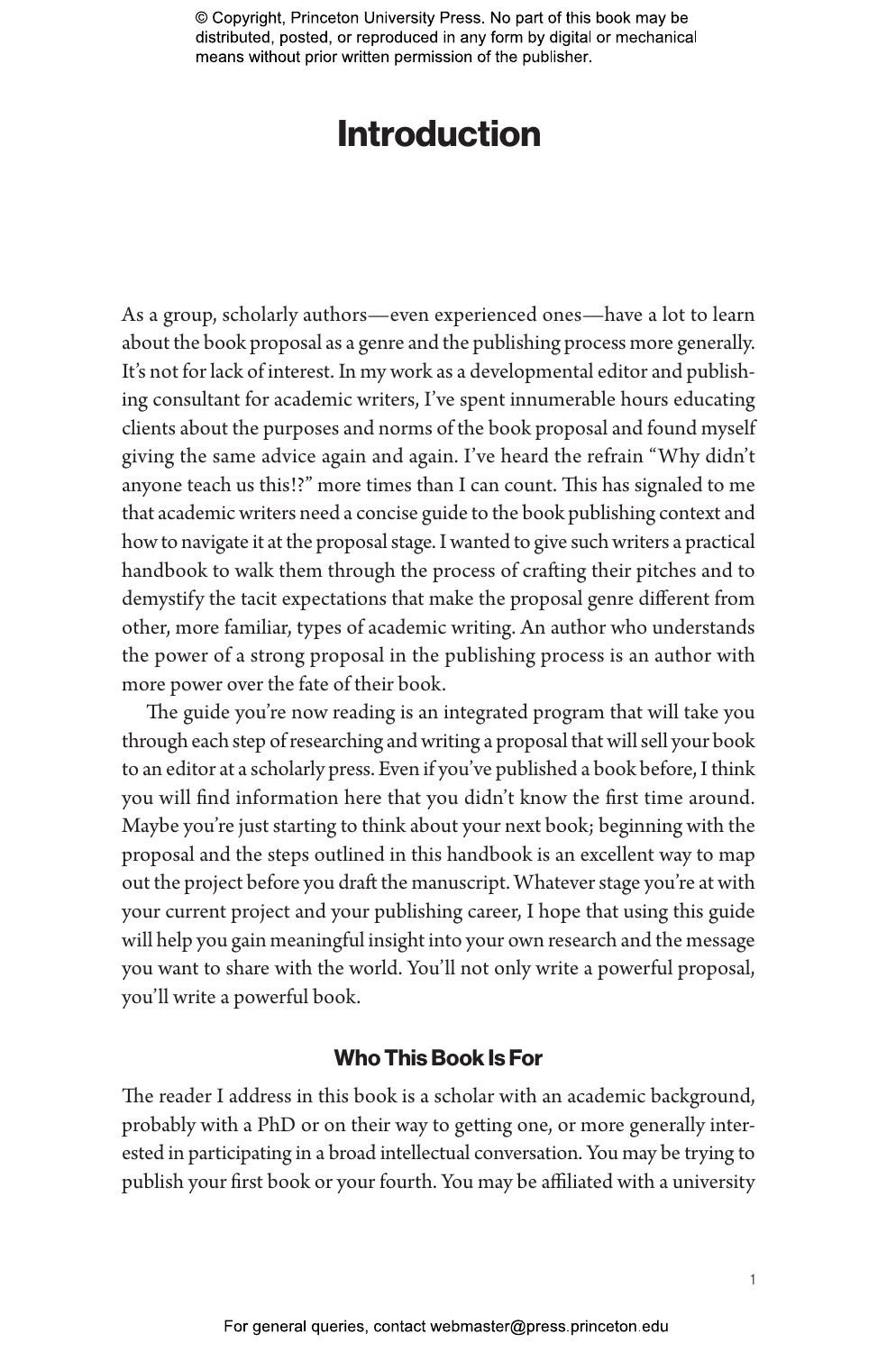2 • Introduction

or you may be an independent scholar. You may be working in the humanities, social sciences, STEM fields, or interdisciplinary areas, aiming to make an original contribution to scholarly knowledge and discourse. This guide is therefore directed at helping you pitch your project to scholarly publishers, rather than mainstream commercial publishing houses.<sup>1</sup> The advice here is also geared toward authors writing books based on their original research. You may find this guide helpful if you are hoping to pitch a textbook, edited anthology, or some other kind of book aimed at a scholarly audience, but I don't address those scenarios explicitly here.<sup>2</sup> I focus on U.S. publishers in this guide, though you'll probably find that many of the principles I share will apply in other settings as well.

I'm here to give you some best practices for packaging your research to meet the needs of scholarly book publishers and readers, so that you have the greatest chance of reaching them with your message. Although the book proposal seems like a simple and straightforward document to publishing professionals who read them every day, the proposal is often unfamiliar territory for authors themselves. You probably know from experience that junior scholars learn the norms of publishing informally and haphazardly, and then it often only happens if you can find allies who will recognize and decode the "hidden curriculum" for you.<sup>3</sup> Senior faculty and publishing staff are overcommitted, rarely having as much time as they would like to read drafts and offer advice. I've written this guide to fill in the gaps and level the playing field, as much as any one book could do.

Many publishing professionals mean well and intend to consider all book projects on their own merits. Even so, patterns exist in which certain scholars tend to enjoy the presumption of competence in academic contexts, while others may be scrutinized more closely by those in power or assumed not to belong at all, as the many contributors to the volume *Presumed Incompetent: The Intersections of Race and Class for Women in Academia* have pointed out. Structural forces (and some individuals) within academia have worked to marginalize and oppress Black scholars, Indigenous scholars, other scholars of

1.If you want to write a nonfiction trade book, the kind that might command a big advance and garner tens of thousands of readers beyond the academy, there are other resources out there to help you do that. As a place to start, I recommend the materials on Jane Friedman's website, janefriedman.com, as well as her book, *The Business of Being a Writer*.

2.Beth Luey's *Handbook for Academic Authors* contains chapters addressing textbooks and edited volumes. I recommend that book as a supplement to this one if you want to learn about how such books get published.

3.Jackson, *Life In Classrooms*.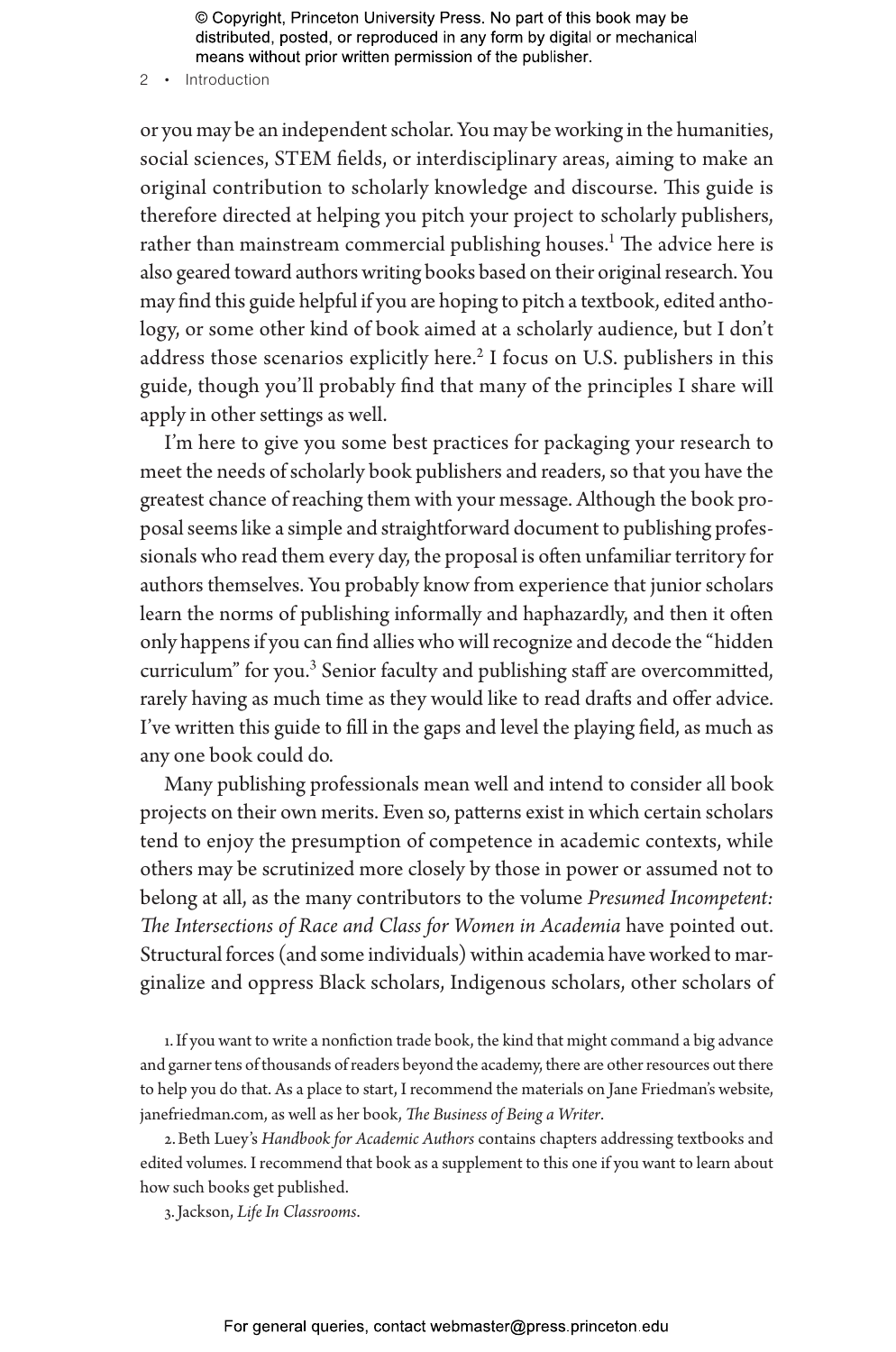Introduction • 3

color, women scholars, queer scholars, trans scholars, disabled scholars, scholars from poor and working-class backgrounds, and scholars at the intersections of these categories. This marginalization and oppression compounds with the publishing industry's own problems of racism, elitism, and other toxic dynamics that are unfortunately so familiar in the academy and beyond it. In calling attention to this, I don't mean to discount the work scholarly presses have done to publish books by writers from underrepresented and historically excluded groups, books that have shaped fields and advanced causes for social justice. It's undeniable, though, that social capital and entrenched systems of power still count for a lot in decisions about who and what gets published and promoted.

A handbook is not a solution to the structural defects of academia or publishing at large. Yet I hope that *this* handbook will assist you—especially if you're a scholar who has been marginalized, oppressed, or abused in academia—in going forth with the confidence that you've produced a proposal worthy of serious consideration by the kinds of publishing professionals you'd want to collaborate with on your book. They are out there, and I hope the knowledge you gain from this guide will help you find them.

#### How to Use This Book

I've structured this guide so that you can follow the progression of the chapters in order as you draft and pitch your scholarly book proposal. I begin by showing you how a book idea becomes a manuscript under contract and how to select appropriate presses for your particular project (chapter 1). The next several chapters will guide you through drafting the elements that will make up your book proposal package, including your letter of introduction (chapter 2); a discussion of similar books (chapter 3); a description of your target audiences (chapter  $4$ ); an effective overview of your project and its thesis (chapters 5 and 6); compelling chapter summaries (chapter 7); and all the other information that publishers commonly request (chapters 10 and 11). Along the way, I explain how good titles and a strong voice can help sell your book, first to publishers and then to readers (chapters 8 and 9). Finally, I walk you through how to approach publishers when you're ready (chapter 12), and I offer advice on how to navigate the submission, peer review, contract, production, and promotion processes (chapters 13 and 14).

While this progression of chapters will work well for some readers, you should feel free to consult the chapters of this book in any order. If you're already somewhere in the middle of working on your proposal or you just need help in a particular area, you should be able to dip into the table of contents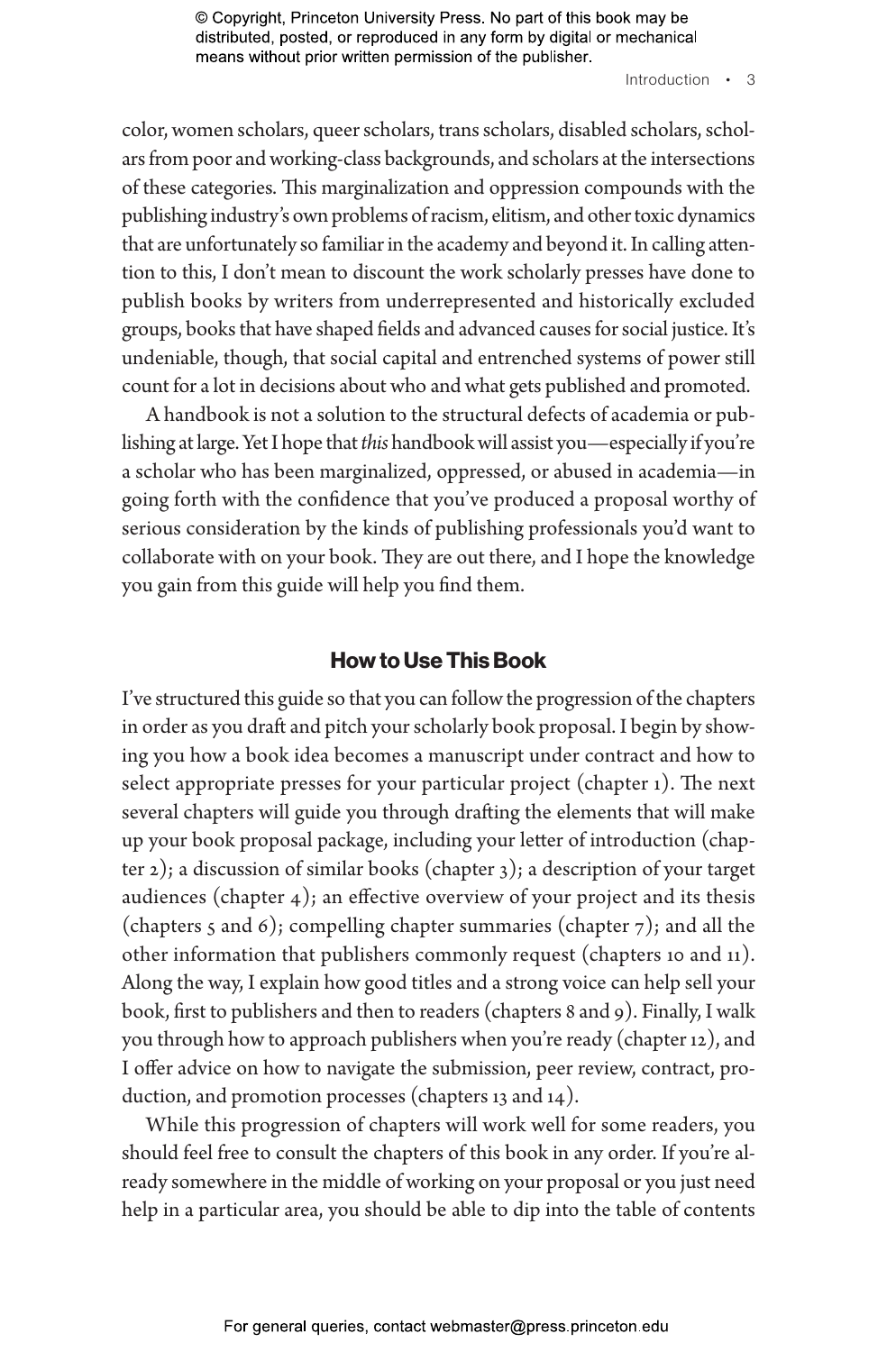4 • Introduction

and find the information you need. I've designed this guide with the rhythms and constraints of scholarly life in mind, because I understand that you're probably trying to fit work on your book proposal in between many other professional and personal activities. The discrete steps presented across the book will allow you to assemble a proposal out of manageable building blocks that you can complete at your own pace, even if you only have a few spare minutes per week. If you set larger blocks of time aside, you can probably have a complete proposal ready to discuss with publishers in just a week or two. I've put the steps in an intentional order to help you craft your proposal most efficiently, but you may choose to tackle the steps in any sequence and at any pace that makes sense to you. I hope that you'll keep this book close at hand throughout your publishing career so that you can consult it as a reference as questions arise. Always remember that the index is your friend.

Each chapter begins with a brief narrative discussion of the topic at hand, followed by a step or set of steps to complete. To offer further assistance and context, I offer "Time-Tested Tips" drawn from common pitfalls and successes. Each chapter ends with a set of answers to questions frequently asked by prospective authors. These tips and questions are also presented in a list, broken down by chapter, toward the end of the book, so you can locate them later for quick reference if you need to.

In addition to the main chapters, this guide includes several tools to assist you in crafting your proposal and navigating your publication journey. Comprehensive checklists synthesize all the steps and tips from across the main chapters to provide a master list of the elements to be included in your book proposal package. You can use the checklists to perform a final quality check on your proposal after you've assembled it or to organize your work plan from the beginning. You will also find sample documents—two prospectuses, a letter of introduction, and a response to reader reports—that you can use as models for your own. These are real documents my clients have used successfully, and I've highlighted areas of particular effectiveness and appeal so that you can emulate them if you wish. Suggestions for further reading will point you toward books you may find helpful at various stages in your writing and publishing process. Downloadable worksheets and other resources to assist you in completing the steps laid out in *The Book Proposal Book* can be found online at bookproposalbook.com.

In creating this guide, I draw on my years of experience working with hundreds of academic writers on their book manuscripts and book proposals. My clients have signed contracts and published award-winning books with dozens of competitive university presses. I am in direct contact with aspiring authors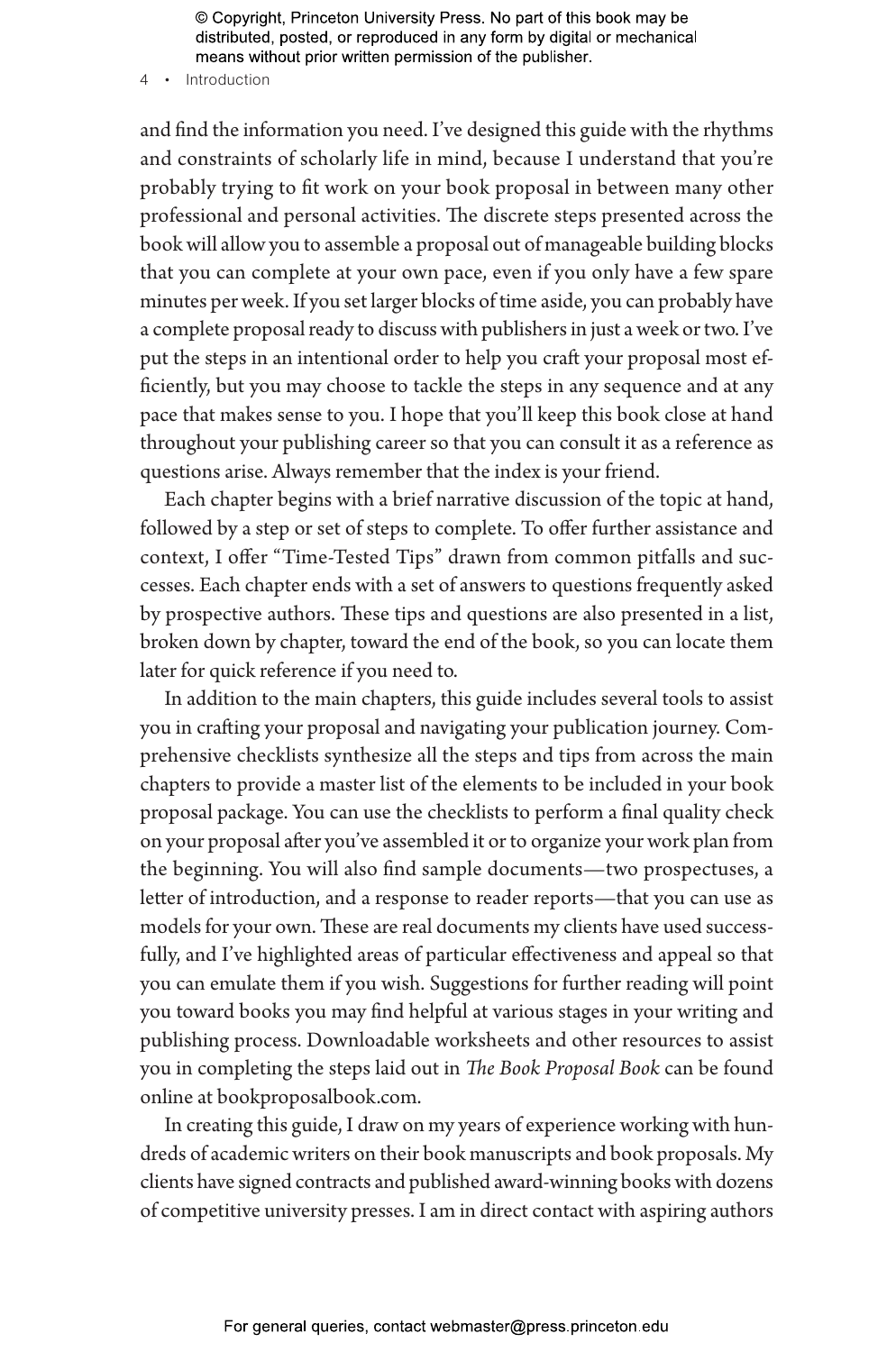Introduction • 5

every day, and they approach me with the issues they hesitate to discuss with colleagues, mentors, and acquisitions editors. My advice is based on what I have seen work for authors and on numerous conversations with acquisitions editors themselves.

I also draw on my experience as a scholarly author. Three years after completing my PhD, I published a book<sup>4</sup> based on my doctoral dissertation, and I well remember what it was like to fumble through the often-confusing process on my own, despite having generous editors and mentors to help. I understand the challenges you're facing as you set out to write and pitch your scholarly book, because I've faced many of these challenges myself. I can't take all the anxiety out of submitting your hard work for judgment by others, but I hope to eliminate a good deal of the uncertainty from this endeavor for you.

Any publishing professional will tell you that there is no singular "right" way to write a successful book proposal (though they'll usually grant that there are plenty of wrong ways). For this reason, general advice will only take you so far. While this book takes a practical approach, offering templates and tips that might seem prescriptive at first blush, keep in mind that they are just there to give you a point of departure. Different editors have different preferences, and while I've tried to synthesize those into the broadest possible recommendations, there will always be room for variation. Indeed, I've seen many authors successfully publish scholarly books without following every piece of advice I will present here. I also acknowledge that this guide is limited to helping you navigate the scholarly publishing system that currently exists, not imagining a better system that could be pushed for and one day realized. All that said, I believe that having a sense of the present unwritten "rules" of scholarly publishing will set you up to push and break them to best effect, should you decide to do so. The way you plan and pitch your book is ultimately up to you, but I will do my best to get you started on the right foot.

4.Portwood-Stacer, *Lifestyle Politics and Radical Activism*.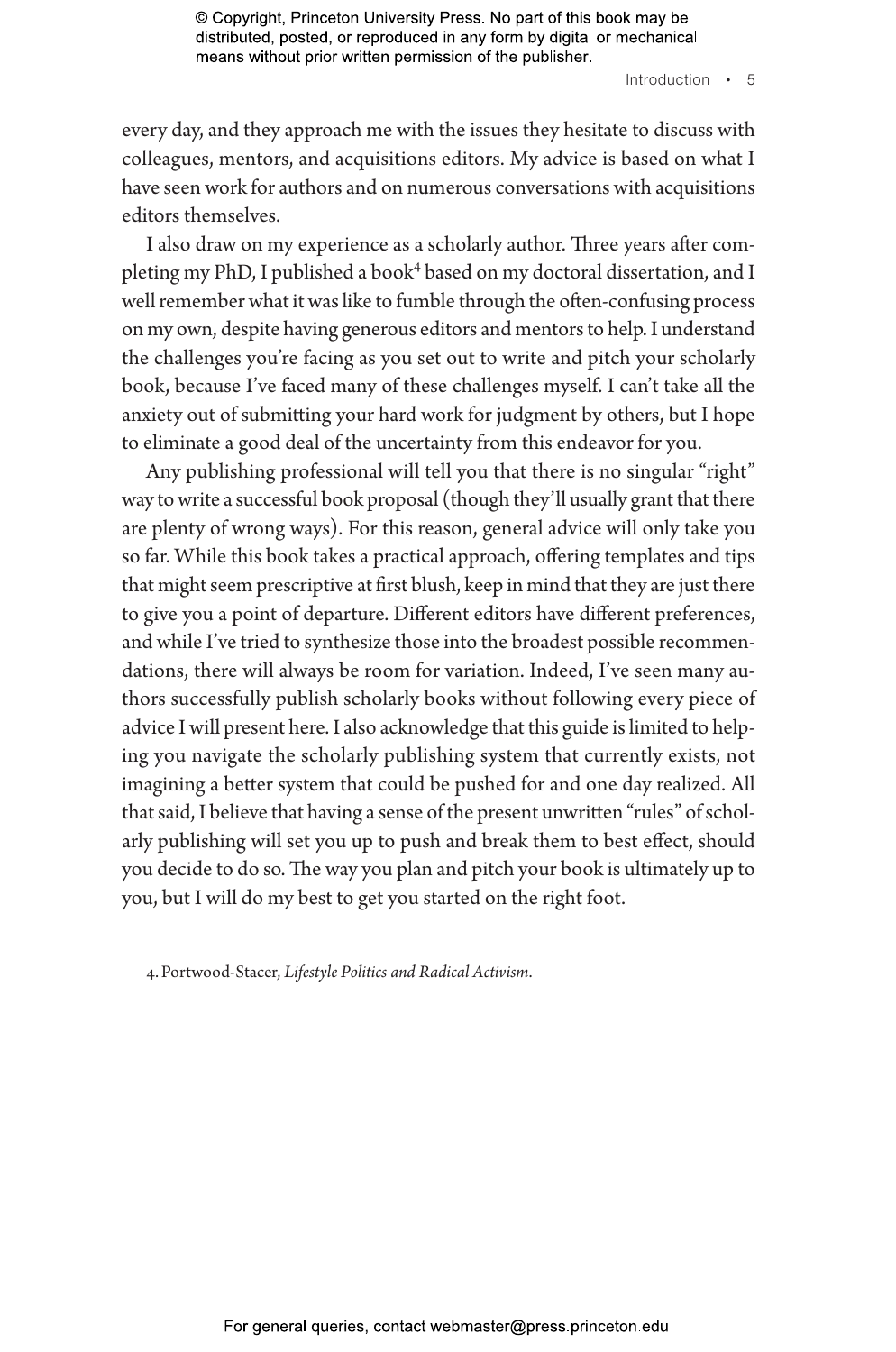### Index

| acknowledgments, 70, 73                         |
|-------------------------------------------------|
| acquisitions editor: collaboration with, 25-26, |

- 149; connecting with (*see* connecting with an editor); editorial assistants working with, 144; feedback and line edits by, 125; final review of manuscript by, 135; mentioning your time constraints to, 116; offer from, 124–26; principles that guide, 28; response to proposal from, 116–18, 122; results of peer review and, 10–11; revisions to manuscript and,  $76$ ; role of,  $6-7$ ,  $8$ , 11–12, 25–26, 29; seeking approval for a contract, 11–12; seeking author for new list or series, 24; seeking out potential authors, 18, 90–91. *See also* questions to ask editors
- acquisitions process, 7–8; flowchart of, 13; for trade publishing, 20
- acronyms, 86–87
- advance contract, 12, 122, 133–34
- advance on royalties, 120, 124–25
- advertising, 146–47. *See also* marketing and promotion
- afterword, 73
- agent, 20–21, 25
- annotated table of contents, 68, 71, 99. *See also* chapter summaries
- appendices, 70, 73

AQ (author questionnaire), 47–48, 137–39, 141 argument, defined, 56

argument of the book, 54–61; advanced by every chapter, 72; chapter-level contributions to, 60, 68–70, 74, 79, 81; chapter order dictated by, 71–72; developed before submitting proposal, 61; editors' desire for strong thesis and, 28, 29, 54; as main thesis, 57; with nested sub-arguments, 60; one-liner version of, 58–59, 109; one-paragraph summary of, 57–58, 109; prioritizing one main argument, 59–60; in project description, 62, 63; revealed in book and chapter titles, 80–81; rhetorical questions and, 60–61; stating, 56–58; strong, 28, 29, 54–55, 61, 85; strong verbs in proposal and, 60

- art. *See* images
- Association of University Presses Subject Area Grid, 18

Atwood, Blake, 173–76

audience, 44–53; articulating, 46–49; for book spanning multiple contexts, 52; comps and, 37–39, 42; for cover copy, 142–43; for cover design, 146; for crossover book, 46, 50–51; demonstrating sufficient size of, 27; described in prospectus, 7, 63; for different approach to shake up a field, 50; distinct from market, 51; estimating number of readers in, 52; evidence of interest in your topic and, 35, 50; for first book on a topic, 34–35; four different types of, 44–46; interdisciplinarity and, 52–53; known best by the author, 148–49; letter of inquiry and, 32, 48; marketing and, 44, 46–49, 51, 93–94, 142; nonacademic professionals in, 93–94; not too specific, 49; for research set outside U.S., 36; of subfield rather than broad field, 51; title and, 146; well-defined for publisher to target, 44. *See also* readers author biography, 90–91, 92, 94; previously published material listed in, 97–98 author platform, 43, 89–90, 91, 92, 93 author questionnaire, 47–48, 137–39, 141 Authors Guild, 131

award submissions, 139, 141, 142, 147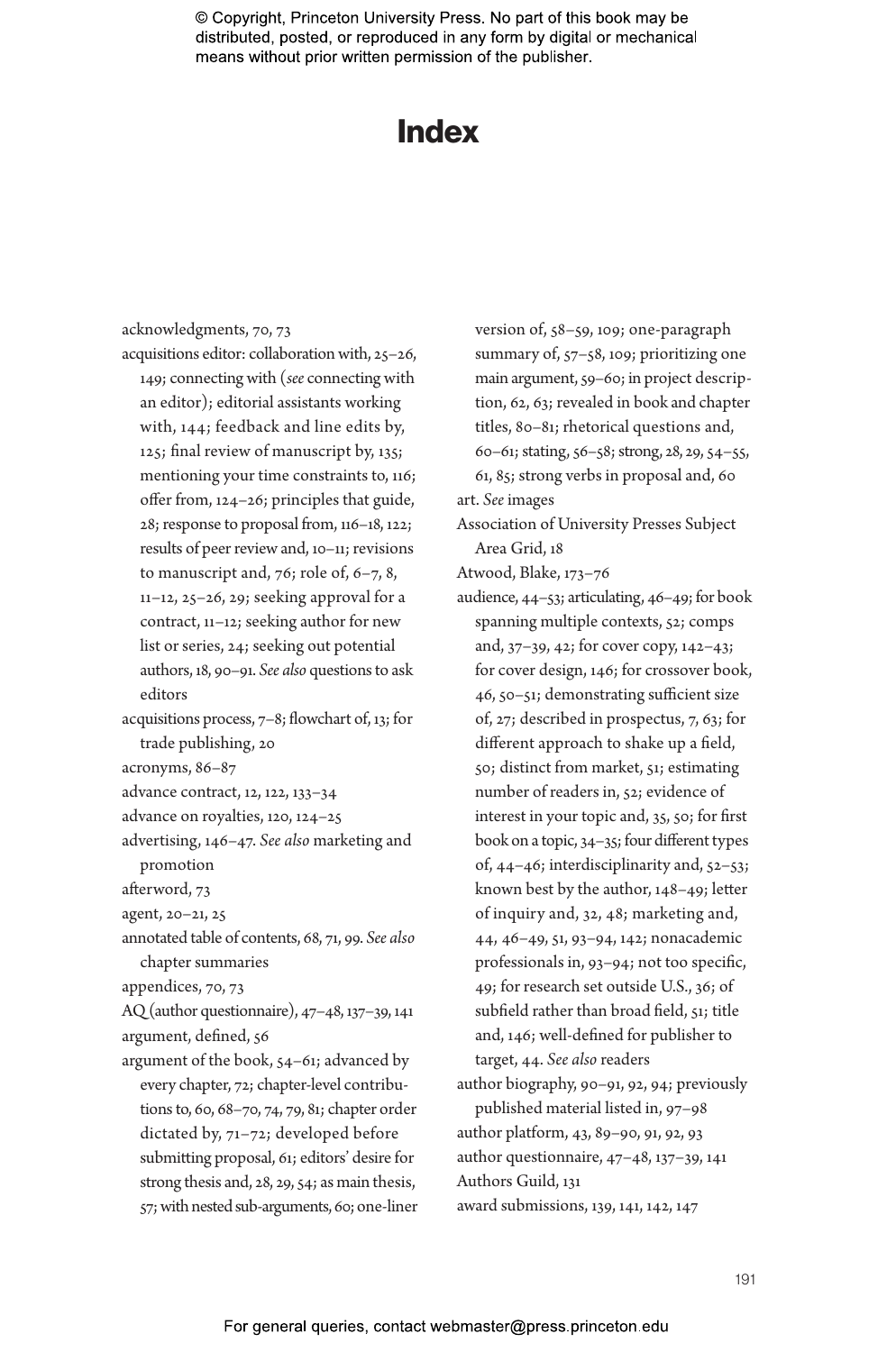192 • Index

background knowledge, woven into body chapters, 72 back matter, 70 biased reader reports, 132–33 bibliography, 70 big idea, 55, 60, 62, 78. *See also* argument of the book blog: in author platform, 89, 92; promotion using, 139, 142 blurbs, 138 book reviews editors, 139 *Branded Difference* (McClearen), 157, 165–72 catalog listing of publisher, 138 chapters: changed in developmental editing, 76; with cohesive, bounded argument, 74; lengths of, 74–75; number of, 74; order of, 71–72; roughly equal in length, 75 chapter summaries, 68–76; book title and, 78; with clear sense of direction, 69; contents of, 70–71; creating for already-published books, 71; length of, 73–74; organization of book revealed by, 71–72; in prospectus, 7, 99; style and voice in, 85; transitional language in, 69–70 chapter titles: effective examples of, 79; provided with chapter summaries, 70; searchable, 77; with wording that reveals argument, 81 checklists: for assessing proposal, 153–55; for evaluating publishers, 15–16; steps to

complete, 151–52

Cherry, Elizabeth, 48–49, 57–58, 157–64 Chicago Manual of Style, 88 coda, 70, 73

commercial academic presses, 8, 19, 20 committee. *See* internal committee's approval comparable or competing books, 37–43; from comparable publishers, 41; emphasizing the positive about, 41; found when researching presses, 15, 39; including one from target press, 42; nonscholarly books in, 42–43; number to include, 42; as section of prospectus, 7, 37–40; for similar audiences, 37–39, 42; well-known titles in, 43

conclusion chapter, 70, 72, 73; length of, 75 conclusions of the book, 62, 63, 65 confident language, 85

connecting with an editor: approaching you though not on target list, 114; by drafting initial email, 107–9; by following up if never heard back, 114–15; with follow-up email after conversation, 112; getting their name right, 31, 110; if you know someone at their press, 115; initial contact in, 8–9, 61, 105–9; by introduction from mutual acquaintance, 115–16; making your work findable for, 18; only one at a specific press, 113; with partial or full manuscript, 118–19; questions to ask during conversation and, 111; to reconnect after change in your project, 114; with series editor, 110, 113; total number to aim for, 113–14. *See also* acquisitions editor; letter of inquiry; target presses

contract: advance contract, 12, 122, 133–34; being sure to understand, 131; with deadline to complete manuscript, 144; editor seeking internal approval for, 10, 11–12; negotiating, 12, 124–26; reviewed by Authors Guild, 131; signing, 126, 131; trying to get released from, 133, 134

copy editing of your book: disagreements with edits of, 144–45; production editor and, 136; provided by press in contract, 125; in publisher's cost calculations, 95; receiving manuscript following, 136–37

copy editing of your proposal, 86, 88 copyrighted material. *See* permissions core thesis. *See* argument of the book

costs of publishing scholarly book: assigned to author, 96; components of, 95–96; funding for, 96–97, 104; images in book and, 96–97, 104; length of manuscript and, 96; publisher revenues and, 27

course instructors: disciplinary jargon and, 83; promotion to, 142 cover copy: audience for, 142–43; author

questionnaire and, 138, 141; hiring freelancer to write, 143

cover design, 137, 145–46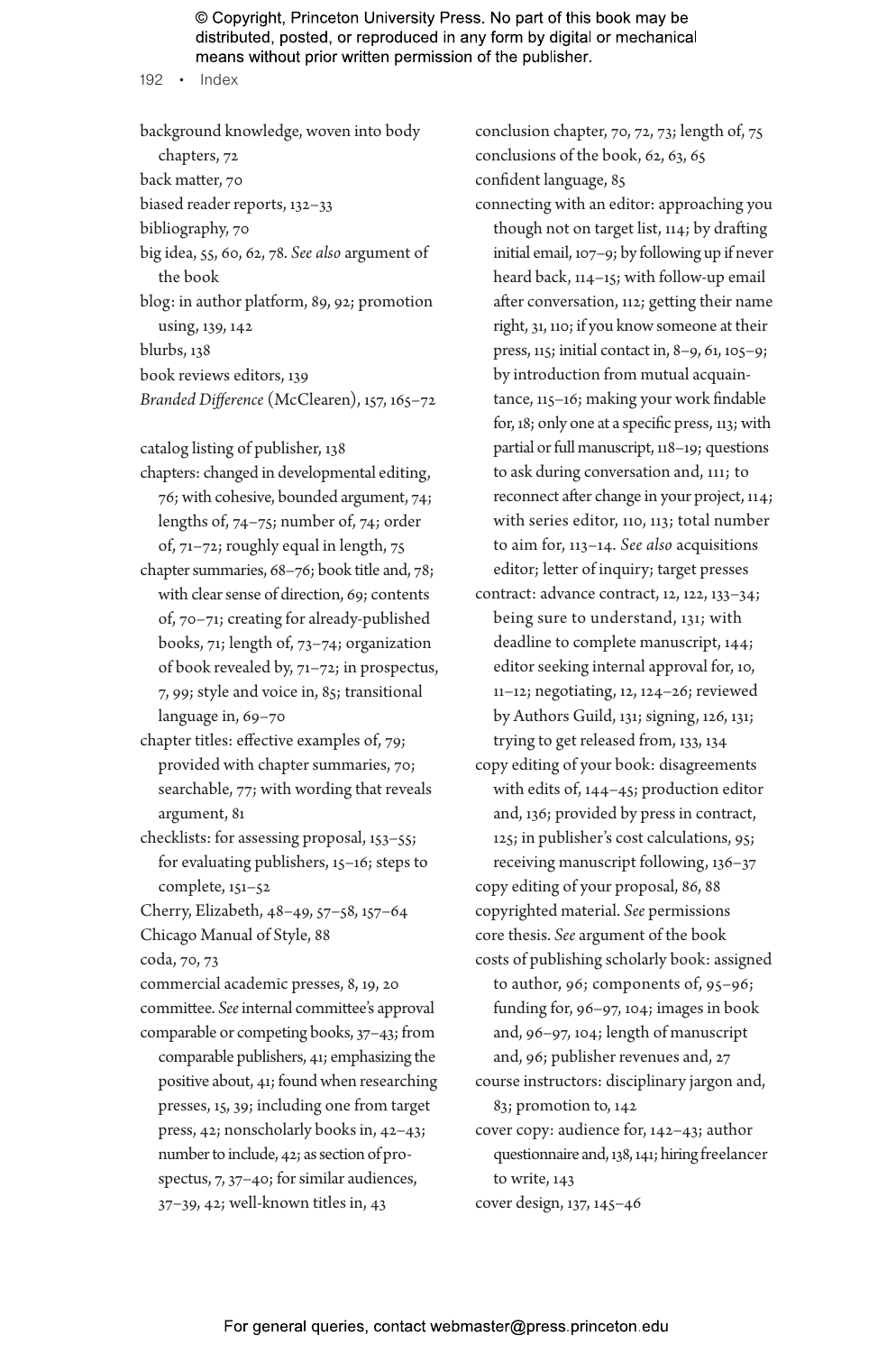Index • 193

credentials of author, 7, 89–90; convincing a publisher about, 92–93; describing in factual terms, 87; in letter of inquiry, 33; list to start you on, 91–92; from outside academia, 93–94

criticism: in peer reviewers' reports, 123; worrying about, 29, 85, 105

crossover books, 20, 21; audience for, 46, 50–51; as goal of writing, 149; in list of comps, 41

current events, relevance to, 35–36, 140

- CV: author version of, 7, 90, 91, 92; sending as email attachment, 110
- deadlines: for award submission, 141; in contract, 128, 144; for manuscript submission, 97, 118, 119, 144; in production editor's phase, 136

design: costs of, 96; of cover, 137, 145–46 designers, 136

developmental editor: hiring freelance help of, 104, 117, 124; tasks of, 75–76

digital components, 22

discount code: for adopting instructors, 141; on flyers, 139; for preorders, 140, 141

dissertation: embargo of, 102; goals of acquisitions editors and, 29; mentioning book's origins as, 102; stylistic issues in, 82; title of book and, 81; turning into book manuscript, 55; unrevised, 24–25, 28, 82 due dates. *See* deadlines

editorial assistants, 144

editorial board: composition of, 11; editor's presentation to, 11–12; giving approval to offer a contract, 6–7, 11; results of peer review and, 10; results of second review and, 136

editors. *See* acquisitions editor; copy editing of your book; developmental editor; production editor

endorsements, for promoting your book, 138, 141 epilogue, 70, 73

exclusive submission, 10, 23, 117–18, 120–21

fair use, 136 filling a gap in the literature, 28–29, 34 first book on your topic, 34–35 fit: of press with your goals, 15–16; of your book with press's offerings, 14, 17, 18–19, 33 footnotes in proposal, 87–88 foreword, 73 formatting manuscript for publisher's guidelines, 136, 143 *For the Birds* (Cherry), 48–49, 57–58, 157–64 Fortunato, Alfred, 82 freelancers, hiring, 143 front matter, 70

general readers, 46. *See also* crossover books Germano, William, 117 goals for your book, 149–50

#### hedgy language, 85

illustrations. *See* images illustrator, hiring, 124–25 images: costs associated with, 96–97; discussed in prospectus, 7; permissions for use of, 124, 136; submitting for manuscript production, 136; subvention for cost of, 104 independent publishers of serious nonfiction, 19, 20 independent scholars, 2, 93 index: author's responsibility for, 96, 125; created at same time as proofreading, 137; not summarized in proposal, 70 indexer, professional: advance to cover cost of, 125; funding for cost of, 104, 146; hiring freelancer, 143, 146; preparing to do it yourself, 146 initialisms, 86–87 institution you're affiliated with, 93 interdisciplinarity, and audience, 52–53, 83 internal committee's approval: to offer you a contract, 10, 11; to proceed with peer review, 9

interviews, promotional, 140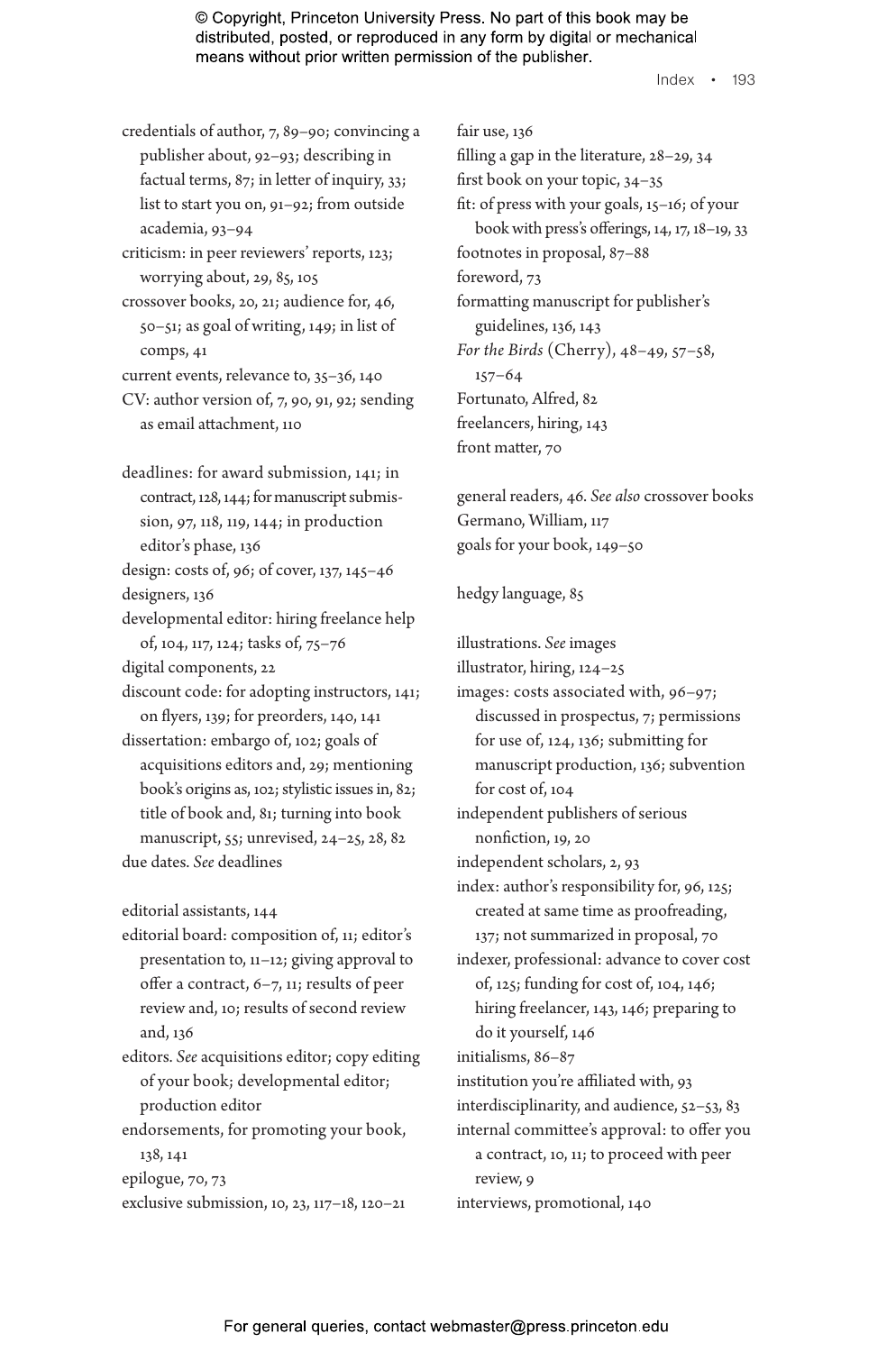194 • Index

introduction chapter: as Chapter 1, 75; common and expected, 73; contents of, 72; covered in chapter summaries, 70, 72; length of, 75; as writing sample, 103

jargon, disciplinary, 83, 86 job applications, and timing of contract, 116

keywords: book title and, 78; for marketing your book, 138, 142; on your website, 91

length of manuscript, 95, 96, 100–101 letter of inquiry, 30–34; audiences and markets in, 32, 48; author biography in, 90; core argument in, 55, 57; length of, 34; omitting footnotes or references, 88; one-liner in, 59; press instructions and, 109–10; sample of, 173; sending if no submission instructions, 112; sending with proposal, 109–10; to series editor, 113, 173; simultaneous submission mentioned in, 33, 98; style and voice in, 85; template for, 31–33

life experience outside academia, 93–94 list of acquiring editor's books, 8; building

new list, 24

literary agent, 20–21, 25

literature review: distinct from comps list, 37–38; revised from dissertation, 102, 103; as tool for articulating audience, 49; unnecessary in proposal, 28–29, 63, 66 Luey, Beth, 101

manuscript: difficulty meeting contract deadline for, 144; finishing after signing contract, 75–76, 135–36, 144; length of, 95, 96, 100–101; never sending unless asked, 112; preparing for production, 136; reviewed a second time when finished, 135–36; specifications of, 95–97; status of, 7, 97. *See also* peer review; revision of manuscript marginalized groups of scholars, 2–3, 16,

market: compared to audience, 51; comps and, 37–39; reviewers' perceptions of, 10

111, 120

marketing and promotion: audience and, 44, 46–49, 51, 93–94, 142; author questionnaire used in, 47–48, 137–39, 141; author's promotion efforts, 139–42, 147; foreword or afterword used in, 73; title of book and, 77, 81, 126, 137, 145–46. *See also* publicist McClearen, Jennifer, 157, 165–72 methods. *See* research methods

multimedia components, 22 multiple submissions, 10, 17, 23–24, 33, 98, 119–21

offer, 124–26. *See also* contract one-liner: book title and, 78; capturing main claim, 58, 62; effective examples of, 58–59; practicing, 109; used in promotion, 142 open access, 22–23, 96 oppressed groups of scholars, 2–3, 16, 111, 120 organization. *See* structure and arc of book outsourcing tasks, 104, 124–25, 143 overview. *See* project description

passive voice, 84

peer review: acquiring editor arranging for, 9, 122; acquiring editor's decision based on, 10–11; committee approval to proceed with, 9; with exclusivity requested, 10, 23, 117–18; by independent publishers, 19; materials needed for, 9–10; not anonymous in both directions, 10; of partial vs. full manuscript, 119; second round of, 11, 135–36

peer reviewers, 6–7; asking to exclude someone, 103; persons suggested in proposal, 98, 102–3; viewed as collaborators, 149

peer reviewers' reports, responding to: decision-making by the press and, 10, 122–24; if racist or otherwise biased, 132–33; if you don't agree, 129–32; with revision plan, 124, 126–30, 131–32, 135–36; sample document, 173–76; after second review, 135–36; template for, 127–28; thinking broadly in, 128; thinking concretely in, 129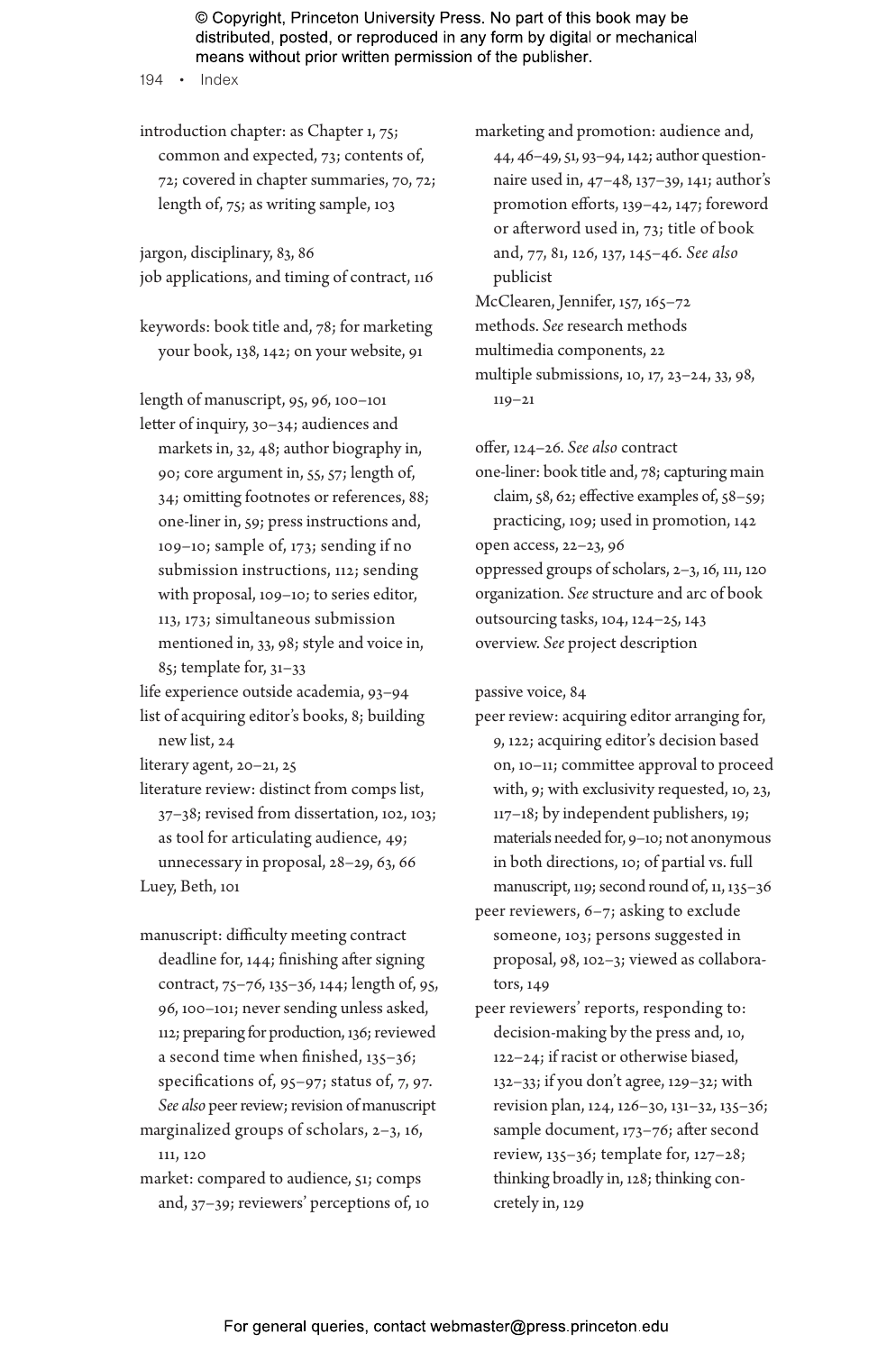Index • 195

permissions, 136; for author's previously published material, 97–98; cost to author, 96; hiring freelancer to deal with, 143; to use copyrighted images, 124, 136 practical implications of your research, 45–46 practitioners, as audience for your book,

45–46, 50

praising your own work, 87

preface, 70, 72–73

previously published material, 97–98, 101 production editor, 136

- production phase, 136–37
- project description, 62–67; book title and, 78; copy edit of, 86; following guidelines from target presses, 64; length of, 65; making contribution clear, 64–65; not excessively abstract, 66–67; other people's scholarship in, 63, 66, 83–84, 85; research methods in, 63, 65–66; staying general about structure, 63, 64; style and voice in, 85; template for, 62–63, 64

promotion. *See* marketing and promotion proofreading of typeset proofs, 137, 143;

- advance to cover cost of, 125; cost to author, 96; funding for cost of, 104; hiring freelancer for, 137, 143
- proposal: checklist for assessing, 153–55; checklist of steps to complete, 151–52; editor's feedback or criticism about, 117; generating raw material for, 30; including prospectus, CV, and writing samples, 7; meeting editor with hard copy of, 112; publisher's submission instructions for, 9, 17, 104, 109–10; sending only what's asked for, 112; strong core argument in, 55, 61, 85; submitting, 109–10; submitting before manuscript is finished, 118–19; tailored to each publisher, 121; unrequested information in, 104. *See also* CV; prospectus; writing sample
- prospectus: assembling, 99–100; components of, 7, 99 (*see also specific components*); defined, 7; examples of, 157–72; sending as email attachment, 110. *See also* project description

publicist, 139–41, 142, 146–47. *See also* marketing and promotion publishers: types of, 19–20. *See also* target presses; university presses publisher's guidelines: for formatting manuscript, 136, 143; for submission of proposal, 9, 17, 100, 109–10, 112 publisher's website: promotion of your book on, 138; submission instructions on, 9, 17, 109–10, 112

publishing process. *See* acquisitions process

qualifications. *See* credentials of author questionnaire for marketing department,

47–48, 137–39, 141

questions to ask editors: about contract, 125, 131, 133–34; about proposal submission, 33, 103, 106, 113, 117, 119; about reader reports, 122, 132; when gauging compatibility, 9, 11, 106–8, 111

Rabiner, Susan, 82

racist reader reports, 132–33

readers: distinct from market, 51; need to attract sufficient number of, 27; preliminary, in publishing process, 6–7, 8; in United States, 36; writing in order to connect with, 6; writing proposal for certain kind of, 29. *See also* audience; peer reviewers reading materials out loud, 86

references in proposal, 87–88

research methods: in appendix, 73; in project description, 63, 65–66; in

summary of introduction, 70 review copies, 139, 140

reviewers. *See* peer reviewers

revision of manuscript: advance contract and, 133; to prepare for second review, 11; in response to reviewers' reports, 124, 126–30, 131–32; in response to second review, 135–36; to restructure after signing contract, 75–76

revision of proposal, for style and voice, 85–86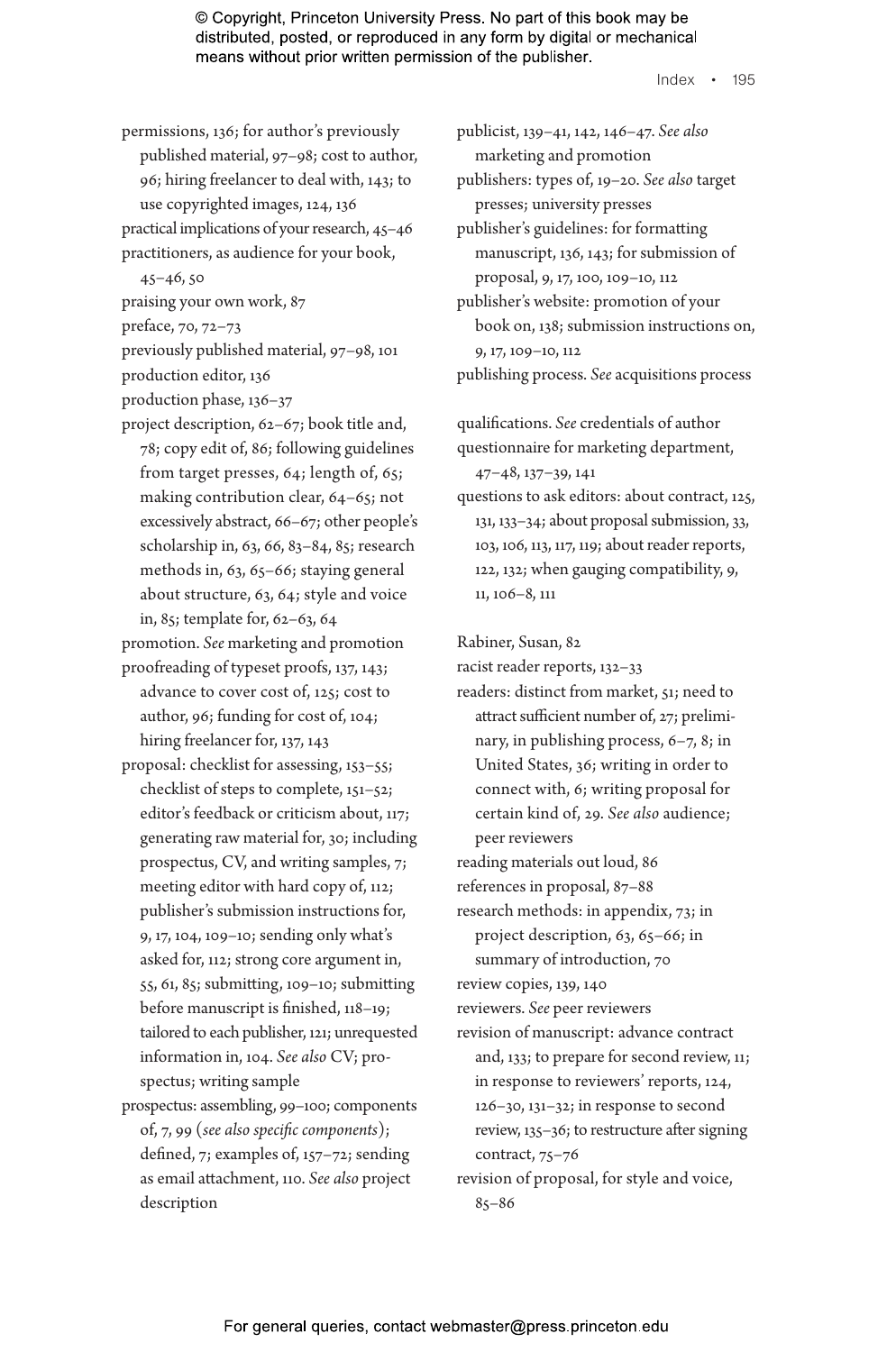196 • Index

rhetorical questions, 60–61 royalties: advance on, 120, 124–25; negotiating, 125; in publisher's cost calculations, 96 sample chapters. *See* writing sample sample documents: letter of inquiry by Atwood, 173; prospectus for *Branded Difference*, 165–72; prospectus for *For the Birds*, 157–64; response to reader reports by Atwood, 173–76 sample of your writing. *See* writing sample scholarly book, parts of, 72–73 scholarly presses. *See* commercial academic presses; university presses scholars, as audience, 45 search engine optimization (SEO): book title and, 77; presentation titles and, 18 series: call for proposals for, 9, 113; possible advantages of, 23; of press trying to build new series, 24 series editors, 6, 8, 9; connecting with, 110, 113; final review of manuscript done by, 135; letter of inquiry to, 113, 173 sexist reader reports, 132–33 simultaneous submissions, 10, 23–24, 33, 98, 107, 119–21 social media: acquiring editors active on, 17, 18; author biography and, 90; author platform and, 89, 92; contacting editor on, 8; promoting your book on, 139, 140 status of manuscript, 7, 97 steps to complete, checklist for, 151–52 strong argument, 28, 29, 54–56, 61, 85 structure and arc of book: chapter order and, 71–72; chapter summaries and, 70–72; clear sense of direction and, 69; developmental editor and, 75–76; in project description, 63, 64 students as audience, 45. *See also* course instructors style guide: for use by copy editor, 137, 145; to use for proposal, 88 style of proposal: conveying personal voice, 82, 86; copy editing and, 86, 88; not praising or undercutting yourself, 87;

recurring issues with, 82–85; repeating the title, 87

subject of book: identifying target presses for, 18; not fitting usual categories, 21–22 submission of manuscript for production, 136 submission of proposal, 109–10; exclusive, 10, 23, 117–18, 120–21; before manuscript is finished, 118–19; to multiple publishers, 10, 17, 23–24, 33, 98, 119–21; publisher's

guidelines for, 9, 17, 100, 109–10, 112

subtitle: descriptive information in, 79–80; effective examples, 78–79; process to come up with, 78; wording that reveals argument, 80–81

subvention: for production costs, 97, 104; for professional indexer, 104, 146

table of contents: annotated, 68, 71, 99; in prospectus, 7; with well-crafted chapter titles, 77–78, 81. *See also* chapter summaries target presses, 8; for book different from norms of scholarly books, 21–22; for book with digital components, 22; for book with open access, 22–23; building a new list or series, 24; evaluating, 15–16; gathering submission information for, 17; goals for your book and, 149; good time for first approach, 25;

identifying, 14–15; identifying subjects published by, 18; number to send proposal to, 23–24 (*see also* multiple submissions); researching, 15–16; summarizing your book's fit with, 17, 18–19; types of, 19–20, 21. *See also* connecting with an editor

templates: for letters to editors, 31–33, 108; for project description, 62–64; provided by publishers, 64, 90, 98, 104; for response to reader reports, 127–28

tenure: deadline for, 116; scholarly audience and, 45

thesis. *See* argument of the book time constraints on your end, 116

timeliness of topic, 35–36

timeline to completion: estimated in proposal, 97; of revisions after peer review, 127–28; sample chapters and, 99